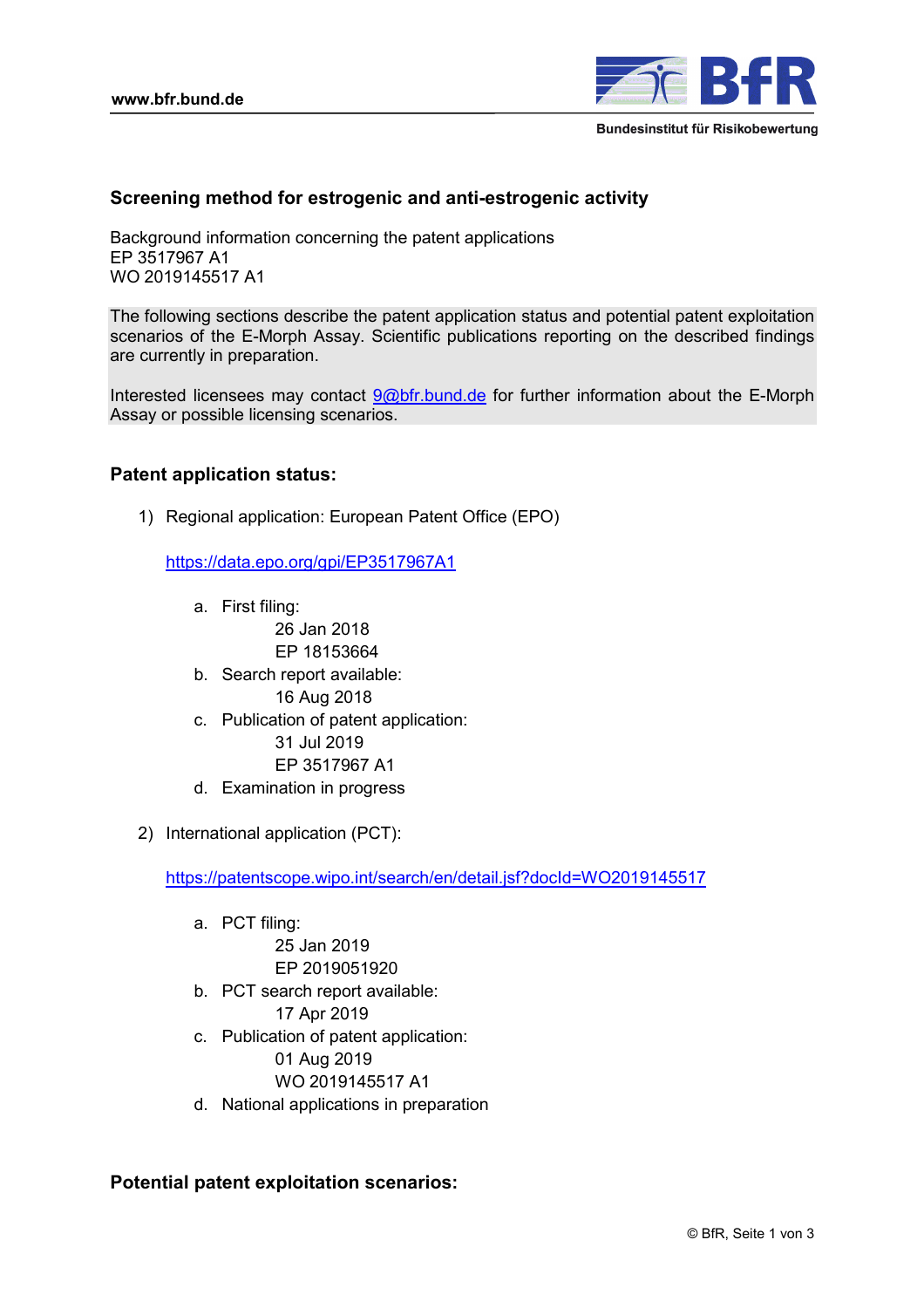

#### **www.bfr.bund.de**

## **1) Safety of industrial chemicals, biocides and pesticides**

*The E-Morph Assay may complement toxicological testing strategies to identify and characterize estrogenic and anti-estrogenic activity of test chemicals for regulatory purpose to ensure consumer health protection.* 

Man-made chemicals in our environment, food or consumer products that interfere with the hormone (endocrine) system in humans, e. g. the estrogen signaling pathway, and eventually lead to adverse health effects, e. g. cancer formation, are of high concern and their production and marketing is subject to specific legislative obligations worldwide.

Thus, corresponding national legislation stipulates within the framework of consumer health protection that environmental chemicals must be tested for their potential to trigger adverse health effects. Especially, industrial chemicals, biocides and plant protection products have to be screened for their potential to interfere with the endocrine system eventually leading to adverse effects in humans and wildlife. Hereby it is also important to understand their doseresponse.

In this context, it is essential to identify chemicals for their potential to develop an estrogenic effect.

E-cadherin is an adhesion molecule that is required for maintaining cell-cell contacts between epithelial cells. A disruption of these cell-cell contacts can lead the loss of cell adhesion between breast cells and the development of breast cancer. We discovered for the first time a new and specific estrogen receptor alpha-dependent effect that alters cell-cell contacts in breast cancer cells leading to a cellular redistribution of E-cadherin.

This finding led to the development of a novel and unique high throughput (HT)-compatible *in vitro* assay, the E-Morph Assay, for identification and characterization of chemicals with estrogenic activity by high content (HC)-based phenotypic screening. This assay specifically focuses on the estrogen receptor alpha-dependent regulation of E-cadherin-based cell-cell contact organization in an MCF-7 breast cancer cell line, which provides a novel endpoint with functional relevance.

#### **2) Drug development**

*The E-Morph Assay may be applicable in the pharmaceutical sector, e. g., for (pre-) screening of novel active substances during the drug discovery process as well as the development and testing of pharmaceutical compounds, e. g. for treatment of patients with estrogenreceptor positive breast cancer.* 

Estrogens are essential hormones of the human endocrine system and involved in the regulation of diverse physiological functions ranging from development to reproduction and behavior. However, in a pathological setting, estrogens have also been implicated in stimulating uncontrolled cell proliferation and hormone-responsive tumor formation. Most metastatic breast cancers are invasive ductal carcinomas (IDC) that emerge in a stepwise fashion from the mammary epithelium lining the lactiferous duct. Many lines of evidence from basic to clinical research suggest the estrogen receptor (ER) signaling pathway to be of central importance for this process.